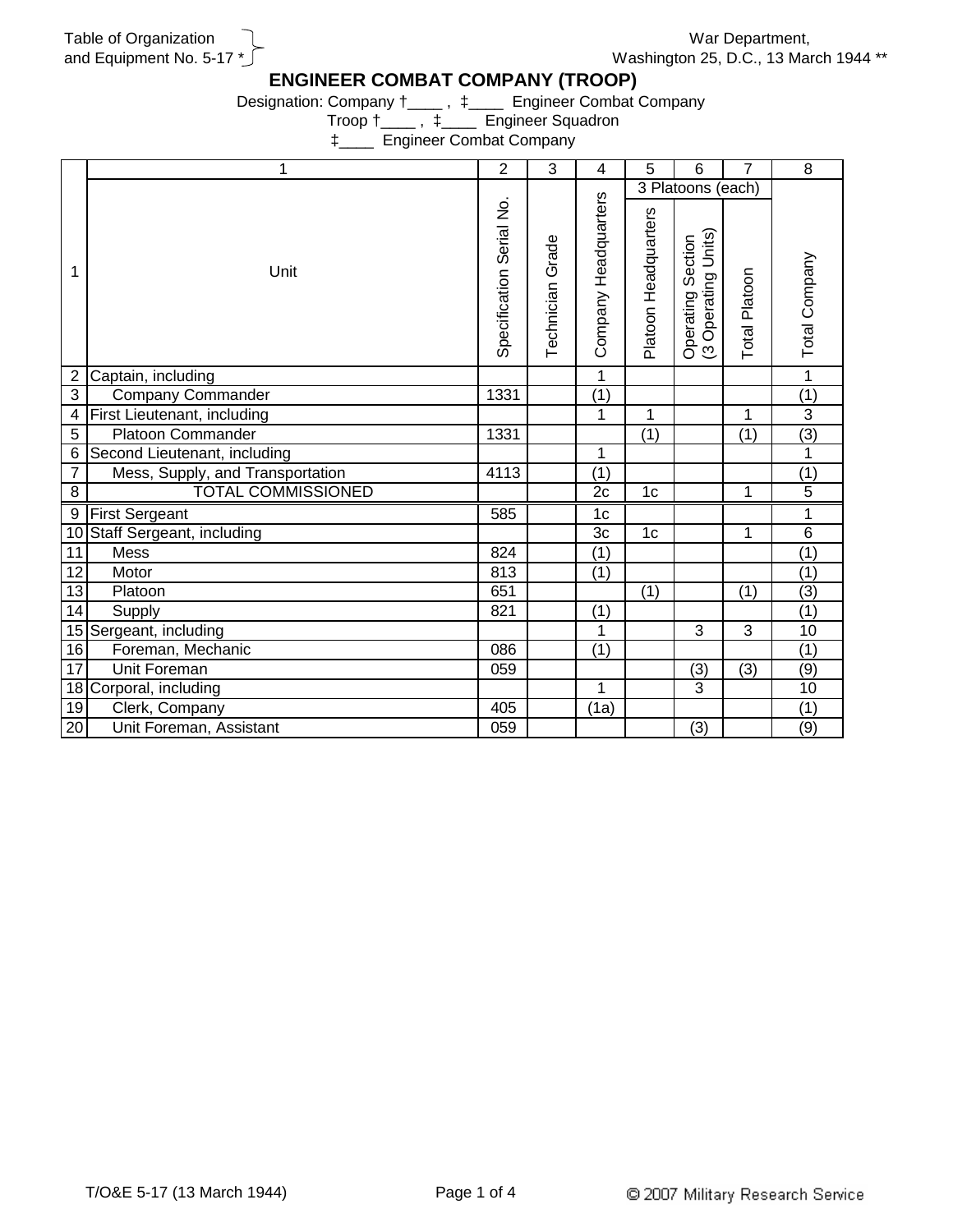|                 | 1                                                                                                | $\overline{2}$           | $\mathbf{3}$            | $\overline{\mathbf{4}}$ | 5                    | 6                                                 | $\overline{7}$   | 8                                 |
|-----------------|--------------------------------------------------------------------------------------------------|--------------------------|-------------------------|-------------------------|----------------------|---------------------------------------------------|------------------|-----------------------------------|
|                 |                                                                                                  |                          |                         |                         | 3 Platoons (each)    |                                                   |                  |                                   |
|                 | Unit                                                                                             | Specification Serial No. | Grade<br>Technician     | Company Headquarters    | Platoon Headquarters | Units)<br>Section<br>Operating<br>Operating<br>್ರ | Total Platoon    | Total Company                     |
| 22<br>24        | 21 Technician, Grade 4<br>Technician, Grade 5<br>including<br>23 Private, First Class<br>Private |                          |                         | 27                      | 3                    | 33                                                | 36               | $\overline{10}$<br>29<br>44<br>52 |
| 25              | Armorer                                                                                          | 511                      | 5                       | (1)                     |                      |                                                   |                  | (1)                               |
| 26              | <b>Bugler</b>                                                                                    | 803                      |                         | (1 <sub>b</sub> )       |                      |                                                   |                  | (1)                               |
| $\overline{27}$ | Carpenter, Bridge                                                                                | 035                      | 4                       |                         |                      |                                                   |                  | (2)                               |
| 28              | Carpenter, Bridge                                                                                | 035                      | 5                       |                         |                      | (3)                                               | (3)              | (2)                               |
| 29              | Carpenter, Bridge                                                                                | 035                      |                         |                         |                      |                                                   |                  | (5)                               |
| 30              | Carpenter, General                                                                               | 050                      | 4                       |                         |                      |                                                   |                  | (3)                               |
| 31              | Carpenter, General                                                                               | 050                      | 5                       |                         |                      | (6)                                               | (6)              | (5)                               |
| 32              | Carpenter, General                                                                               | 050                      |                         |                         |                      |                                                   |                  | (10)                              |
| 33              | Clerk, Stock                                                                                     | 324                      |                         | (1)                     |                      |                                                   |                  | (1)                               |
| $\overline{34}$ | Cook                                                                                             | 060                      | 4                       | (2)                     |                      |                                                   |                  | (2)                               |
| $\overline{35}$ | Cook                                                                                             | 060                      | 5                       | $\overline{(2)}$        |                      |                                                   |                  | (2)                               |
| $\overline{36}$ | Cook's Helper                                                                                    | 521                      |                         | (1)                     |                      |                                                   |                  | (1)                               |
| $\overline{37}$ | <b>Demolition Man</b>                                                                            | 533                      |                         |                         |                      | (3)                                               | (3)              | (9)                               |
| 38              | Driver, Tractor                                                                                  | 359                      | 5                       | (1)                     |                      |                                                   |                  | (1)                               |
| 39              | Driver, Truck, Heavy                                                                             | 245                      | $\overline{5}$          | (1)                     |                      |                                                   |                  | (1)                               |
| 40              | Driver, Truck, Light                                                                             | 345                      | 5                       |                         |                      |                                                   |                  | (8)                               |
| 41              | Driver, Truck, Light                                                                             | 345                      |                         | (3)                     | (2d)                 | (3)                                               | (3)              | (10)                              |
| 42              | Electrician                                                                                      | 078                      | 5                       |                         |                      | (1)                                               | $\overline{(1)}$ | $\overline{3}$                    |
| 43              | Electrician                                                                                      | 078                      |                         |                         |                      | (2)                                               | (2)              | (6)                               |
| 44              | Mechanic, Automobile                                                                             | 014                      | $\overline{\mathbf{4}}$ | (1)                     |                      |                                                   |                  | $\overline{(1)}$                  |
| 45              | Mechanic, Automobile                                                                             | 014                      | 5                       | (1)                     |                      |                                                   |                  | (1)                               |
| 46              | Operator, Air Compressor                                                                         | 081                      | $\overline{5}$          | (1)                     |                      |                                                   |                  | (1)                               |
| 47              | Operator, Jackhammer                                                                             | 339                      |                         |                         |                      | (3)                                               | (3)              | (9)                               |
| 48              | Operator, Radio                                                                                  | 740                      | 4                       | (1)                     |                      |                                                   |                  | (1)                               |
| 49              | Operator, Radio                                                                                  | 776                      | 4                       | (1)                     |                      |                                                   |                  | (1)                               |
| 50              | Operator, Radio                                                                                  | 776                      | 5                       | (1)                     |                      |                                                   |                  | (1)                               |
| 51              | Repairman, Utility                                                                               | 121                      |                         |                         |                      | (6)                                               | (6)              | (18)                              |
| 52              | Rigger, General                                                                                  | 189                      |                         |                         |                      | (6)                                               | (6)              | (18)                              |
| 53              | Tool room Keeper                                                                                 | 242                      | $\overline{5}$          |                         | (1)                  |                                                   | (1)              | (3)                               |
| 54              | <b>Basic</b>                                                                                     | 521                      |                         | (8)                     |                      |                                                   |                  | $\overline{(8)}$                  |
| $\overline{55}$ | <b>TOTAL ENLISTED</b>                                                                            |                          |                         | 33                      | $\overline{4}$       | 39                                                | 43               | 162                               |
| 56              | <b>AGGREGATE</b>                                                                                 |                          |                         | 35                      | $\overline{5}$       | 39                                                | 44               | 167r                              |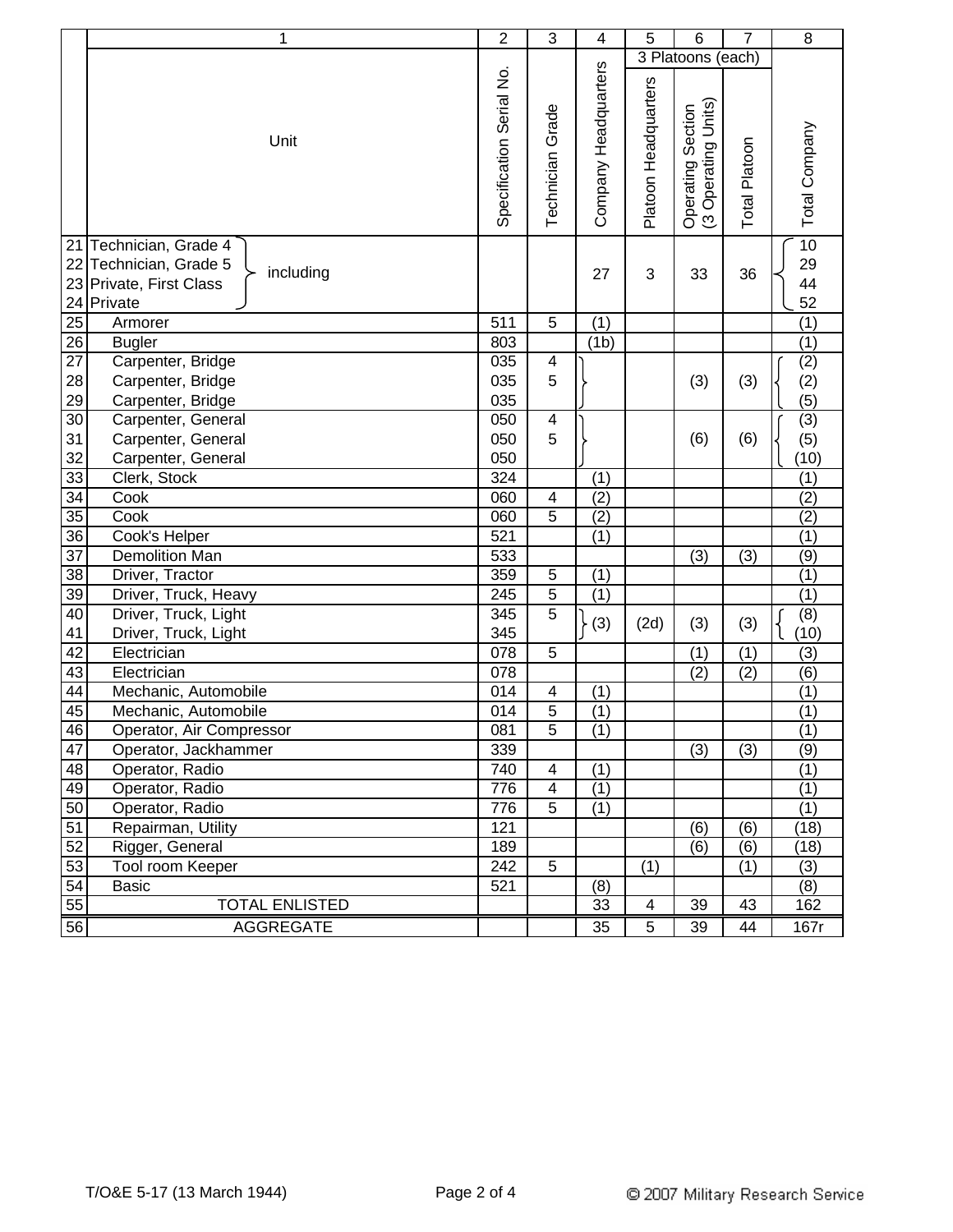| 3 Platoons (each)<br>Company Headquarters<br>Specification Serial No.<br>Platoon Headquarters<br>Units)<br>Technician Grade<br>Operating Section<br>(3 Operating Units<br>Total Company<br>Unit<br><b>Total Platoon</b><br>Operating<br>$\overline{2}$<br>$\overline{2}$<br>$\overline{12}$<br>6<br>57 Carbine, cal. .30, M1<br>$\overline{2}$<br>$\overline{2}$<br>$\overline{6}$<br>58 Gun, machine, Browning, cal. .30, M1917A1, flexible<br>$\overline{3}$<br>1<br>59 Gun, machine, Browning, HB, cal. .50, M2, flexible<br>1<br>1<br>$\overline{\mathbf{4}}$<br>60 Gun, submachine, cal. .45, M3<br>1<br>1<br>6<br>18<br>61 Launcher, grenade, M7<br>6<br>3<br>1<br>1<br>62 Launcher, grenade, M8<br>6<br>$\overline{9}$<br>3<br>3<br>63 Launcher, rocket, 2.36-inch, M9<br>151<br>64 Rifle, U.S., cal. .30, M1<br>28<br>$\overline{2}$<br>41<br>39<br>$\mathbf{1}$<br>65 Trailer, 1/4-ton, 2-wheel, cargo<br>1<br>3<br>1i<br>$\overline{4}$<br>66 Trailer, 1-ton, 2-wheel, cargo<br>1<br>1 <sub>h</sub><br>1j<br>$\overline{1}$<br>$\overline{4}$<br>1j<br>67 Truck, 1/4-ton, 4x4<br>$\overline{2}$<br>2k<br>68 Truck, 3/4-ton, 4x4, weapons carrier<br>$\overline{1}$<br>1 <sub>h</sub><br>69 Truck, 2 1/2-ton, 6x6, cargo<br>12<br>70 Truck, 2 1/2-ton, 6x6, dump, with winch<br>11<br>3m<br>4<br>$\mathbf{1}$<br>1n<br>71 Truck, 6-ton, 6x6, prime mover, with winch<br>$\overline{3}$<br>72 Detector Set (Mine) SCR-625<br>$\overline{1}$<br>73 Radio Set SCR-694<br>$\mathbf 1$<br>$\overline{2}$<br>$\overline{2}$<br>74 Telephone TP-3<br>$\overline{3}$<br>75 Boat, reconnaissance, pneumatic, canvas, 2-man<br>$\overline{9}$<br>3<br>3<br>76 Carpenter equipment, set no. 1, engineer squad<br>$\overline{3}$<br>1<br>$\mathbf{1}$<br>77 Carpenter equipment, set no. 3, engineer platoon<br>$\overline{9}$<br>$\overline{3}$<br>3<br>78 Demolition equipment, set no. 1, engineer squad<br>$\mathbf 1$<br>$\overline{3}$<br>1<br>79 Demolition equipment, set no. 2, engineer platoon<br>$\overline{9}$<br>$\overline{3}$<br>3<br>80 Pioneer equipment, set no. 1, engineer squad<br>$\overline{3}$<br>$\mathbf 1$<br>1<br>81 Pioneer equipment, set no. 3, engineer platoon<br>Compressor, air, truck-mounted, gasoline engine<br>82<br>1<br>1<br>driven, 105 CFM<br>83 Semi-trailer, low bed, front loading, 20-ton<br>1<br>1<br>Tractor, crawler type, diesel engine driven, 55 to 65<br>84<br>1e<br>1<br>DBHP, standard, w/ bulldozer, tilting or, w/ angle dozer<br>Tractor, crawler type, diesel engine driven, 70 to 90<br>85<br>1f<br>1<br>DBHP, standard, w/ bulldozer, tilting or, w/ angle dozer | 1                                                         | $\overline{c}$ | 3 | 4 | 5  | 6 | $\overline{7}$ | 8 |
|------------------------------------------------------------------------------------------------------------------------------------------------------------------------------------------------------------------------------------------------------------------------------------------------------------------------------------------------------------------------------------------------------------------------------------------------------------------------------------------------------------------------------------------------------------------------------------------------------------------------------------------------------------------------------------------------------------------------------------------------------------------------------------------------------------------------------------------------------------------------------------------------------------------------------------------------------------------------------------------------------------------------------------------------------------------------------------------------------------------------------------------------------------------------------------------------------------------------------------------------------------------------------------------------------------------------------------------------------------------------------------------------------------------------------------------------------------------------------------------------------------------------------------------------------------------------------------------------------------------------------------------------------------------------------------------------------------------------------------------------------------------------------------------------------------------------------------------------------------------------------------------------------------------------------------------------------------------------------------------------------------------------------------------------------------------------------------------------------------------------------------------------------------------------------------------------------------------------------------------------------------------------------------------------------------------------------------------------------------------------------------------------------------------------------------------------------------------------------------------------------------------------------------------------------------------------------------------------------------------------------|-----------------------------------------------------------|----------------|---|---|----|---|----------------|---|
|                                                                                                                                                                                                                                                                                                                                                                                                                                                                                                                                                                                                                                                                                                                                                                                                                                                                                                                                                                                                                                                                                                                                                                                                                                                                                                                                                                                                                                                                                                                                                                                                                                                                                                                                                                                                                                                                                                                                                                                                                                                                                                                                                                                                                                                                                                                                                                                                                                                                                                                                                                                                                              |                                                           |                |   |   |    |   |                |   |
|                                                                                                                                                                                                                                                                                                                                                                                                                                                                                                                                                                                                                                                                                                                                                                                                                                                                                                                                                                                                                                                                                                                                                                                                                                                                                                                                                                                                                                                                                                                                                                                                                                                                                                                                                                                                                                                                                                                                                                                                                                                                                                                                                                                                                                                                                                                                                                                                                                                                                                                                                                                                                              |                                                           |                |   |   |    |   |                |   |
|                                                                                                                                                                                                                                                                                                                                                                                                                                                                                                                                                                                                                                                                                                                                                                                                                                                                                                                                                                                                                                                                                                                                                                                                                                                                                                                                                                                                                                                                                                                                                                                                                                                                                                                                                                                                                                                                                                                                                                                                                                                                                                                                                                                                                                                                                                                                                                                                                                                                                                                                                                                                                              |                                                           |                |   |   |    |   |                |   |
|                                                                                                                                                                                                                                                                                                                                                                                                                                                                                                                                                                                                                                                                                                                                                                                                                                                                                                                                                                                                                                                                                                                                                                                                                                                                                                                                                                                                                                                                                                                                                                                                                                                                                                                                                                                                                                                                                                                                                                                                                                                                                                                                                                                                                                                                                                                                                                                                                                                                                                                                                                                                                              |                                                           |                |   |   |    |   |                |   |
|                                                                                                                                                                                                                                                                                                                                                                                                                                                                                                                                                                                                                                                                                                                                                                                                                                                                                                                                                                                                                                                                                                                                                                                                                                                                                                                                                                                                                                                                                                                                                                                                                                                                                                                                                                                                                                                                                                                                                                                                                                                                                                                                                                                                                                                                                                                                                                                                                                                                                                                                                                                                                              |                                                           |                |   |   |    |   |                |   |
|                                                                                                                                                                                                                                                                                                                                                                                                                                                                                                                                                                                                                                                                                                                                                                                                                                                                                                                                                                                                                                                                                                                                                                                                                                                                                                                                                                                                                                                                                                                                                                                                                                                                                                                                                                                                                                                                                                                                                                                                                                                                                                                                                                                                                                                                                                                                                                                                                                                                                                                                                                                                                              |                                                           |                |   |   |    |   |                |   |
|                                                                                                                                                                                                                                                                                                                                                                                                                                                                                                                                                                                                                                                                                                                                                                                                                                                                                                                                                                                                                                                                                                                                                                                                                                                                                                                                                                                                                                                                                                                                                                                                                                                                                                                                                                                                                                                                                                                                                                                                                                                                                                                                                                                                                                                                                                                                                                                                                                                                                                                                                                                                                              |                                                           |                |   |   |    |   |                |   |
|                                                                                                                                                                                                                                                                                                                                                                                                                                                                                                                                                                                                                                                                                                                                                                                                                                                                                                                                                                                                                                                                                                                                                                                                                                                                                                                                                                                                                                                                                                                                                                                                                                                                                                                                                                                                                                                                                                                                                                                                                                                                                                                                                                                                                                                                                                                                                                                                                                                                                                                                                                                                                              |                                                           |                |   |   |    |   |                |   |
|                                                                                                                                                                                                                                                                                                                                                                                                                                                                                                                                                                                                                                                                                                                                                                                                                                                                                                                                                                                                                                                                                                                                                                                                                                                                                                                                                                                                                                                                                                                                                                                                                                                                                                                                                                                                                                                                                                                                                                                                                                                                                                                                                                                                                                                                                                                                                                                                                                                                                                                                                                                                                              |                                                           |                |   |   |    |   |                |   |
|                                                                                                                                                                                                                                                                                                                                                                                                                                                                                                                                                                                                                                                                                                                                                                                                                                                                                                                                                                                                                                                                                                                                                                                                                                                                                                                                                                                                                                                                                                                                                                                                                                                                                                                                                                                                                                                                                                                                                                                                                                                                                                                                                                                                                                                                                                                                                                                                                                                                                                                                                                                                                              |                                                           |                |   |   |    |   |                |   |
|                                                                                                                                                                                                                                                                                                                                                                                                                                                                                                                                                                                                                                                                                                                                                                                                                                                                                                                                                                                                                                                                                                                                                                                                                                                                                                                                                                                                                                                                                                                                                                                                                                                                                                                                                                                                                                                                                                                                                                                                                                                                                                                                                                                                                                                                                                                                                                                                                                                                                                                                                                                                                              |                                                           |                |   |   |    |   |                |   |
|                                                                                                                                                                                                                                                                                                                                                                                                                                                                                                                                                                                                                                                                                                                                                                                                                                                                                                                                                                                                                                                                                                                                                                                                                                                                                                                                                                                                                                                                                                                                                                                                                                                                                                                                                                                                                                                                                                                                                                                                                                                                                                                                                                                                                                                                                                                                                                                                                                                                                                                                                                                                                              |                                                           |                |   |   |    |   |                |   |
|                                                                                                                                                                                                                                                                                                                                                                                                                                                                                                                                                                                                                                                                                                                                                                                                                                                                                                                                                                                                                                                                                                                                                                                                                                                                                                                                                                                                                                                                                                                                                                                                                                                                                                                                                                                                                                                                                                                                                                                                                                                                                                                                                                                                                                                                                                                                                                                                                                                                                                                                                                                                                              |                                                           |                |   |   |    |   |                |   |
|                                                                                                                                                                                                                                                                                                                                                                                                                                                                                                                                                                                                                                                                                                                                                                                                                                                                                                                                                                                                                                                                                                                                                                                                                                                                                                                                                                                                                                                                                                                                                                                                                                                                                                                                                                                                                                                                                                                                                                                                                                                                                                                                                                                                                                                                                                                                                                                                                                                                                                                                                                                                                              |                                                           |                |   |   |    |   |                |   |
|                                                                                                                                                                                                                                                                                                                                                                                                                                                                                                                                                                                                                                                                                                                                                                                                                                                                                                                                                                                                                                                                                                                                                                                                                                                                                                                                                                                                                                                                                                                                                                                                                                                                                                                                                                                                                                                                                                                                                                                                                                                                                                                                                                                                                                                                                                                                                                                                                                                                                                                                                                                                                              |                                                           |                |   |   |    |   |                |   |
|                                                                                                                                                                                                                                                                                                                                                                                                                                                                                                                                                                                                                                                                                                                                                                                                                                                                                                                                                                                                                                                                                                                                                                                                                                                                                                                                                                                                                                                                                                                                                                                                                                                                                                                                                                                                                                                                                                                                                                                                                                                                                                                                                                                                                                                                                                                                                                                                                                                                                                                                                                                                                              |                                                           |                |   |   |    |   |                |   |
|                                                                                                                                                                                                                                                                                                                                                                                                                                                                                                                                                                                                                                                                                                                                                                                                                                                                                                                                                                                                                                                                                                                                                                                                                                                                                                                                                                                                                                                                                                                                                                                                                                                                                                                                                                                                                                                                                                                                                                                                                                                                                                                                                                                                                                                                                                                                                                                                                                                                                                                                                                                                                              |                                                           |                |   |   |    |   |                |   |
|                                                                                                                                                                                                                                                                                                                                                                                                                                                                                                                                                                                                                                                                                                                                                                                                                                                                                                                                                                                                                                                                                                                                                                                                                                                                                                                                                                                                                                                                                                                                                                                                                                                                                                                                                                                                                                                                                                                                                                                                                                                                                                                                                                                                                                                                                                                                                                                                                                                                                                                                                                                                                              |                                                           |                |   |   |    |   |                |   |
|                                                                                                                                                                                                                                                                                                                                                                                                                                                                                                                                                                                                                                                                                                                                                                                                                                                                                                                                                                                                                                                                                                                                                                                                                                                                                                                                                                                                                                                                                                                                                                                                                                                                                                                                                                                                                                                                                                                                                                                                                                                                                                                                                                                                                                                                                                                                                                                                                                                                                                                                                                                                                              |                                                           |                |   |   |    |   |                |   |
|                                                                                                                                                                                                                                                                                                                                                                                                                                                                                                                                                                                                                                                                                                                                                                                                                                                                                                                                                                                                                                                                                                                                                                                                                                                                                                                                                                                                                                                                                                                                                                                                                                                                                                                                                                                                                                                                                                                                                                                                                                                                                                                                                                                                                                                                                                                                                                                                                                                                                                                                                                                                                              |                                                           |                |   |   |    |   |                |   |
|                                                                                                                                                                                                                                                                                                                                                                                                                                                                                                                                                                                                                                                                                                                                                                                                                                                                                                                                                                                                                                                                                                                                                                                                                                                                                                                                                                                                                                                                                                                                                                                                                                                                                                                                                                                                                                                                                                                                                                                                                                                                                                                                                                                                                                                                                                                                                                                                                                                                                                                                                                                                                              |                                                           |                |   |   |    |   |                |   |
|                                                                                                                                                                                                                                                                                                                                                                                                                                                                                                                                                                                                                                                                                                                                                                                                                                                                                                                                                                                                                                                                                                                                                                                                                                                                                                                                                                                                                                                                                                                                                                                                                                                                                                                                                                                                                                                                                                                                                                                                                                                                                                                                                                                                                                                                                                                                                                                                                                                                                                                                                                                                                              |                                                           |                |   |   |    |   |                |   |
|                                                                                                                                                                                                                                                                                                                                                                                                                                                                                                                                                                                                                                                                                                                                                                                                                                                                                                                                                                                                                                                                                                                                                                                                                                                                                                                                                                                                                                                                                                                                                                                                                                                                                                                                                                                                                                                                                                                                                                                                                                                                                                                                                                                                                                                                                                                                                                                                                                                                                                                                                                                                                              |                                                           |                |   |   |    |   |                |   |
|                                                                                                                                                                                                                                                                                                                                                                                                                                                                                                                                                                                                                                                                                                                                                                                                                                                                                                                                                                                                                                                                                                                                                                                                                                                                                                                                                                                                                                                                                                                                                                                                                                                                                                                                                                                                                                                                                                                                                                                                                                                                                                                                                                                                                                                                                                                                                                                                                                                                                                                                                                                                                              |                                                           |                |   |   |    |   |                |   |
|                                                                                                                                                                                                                                                                                                                                                                                                                                                                                                                                                                                                                                                                                                                                                                                                                                                                                                                                                                                                                                                                                                                                                                                                                                                                                                                                                                                                                                                                                                                                                                                                                                                                                                                                                                                                                                                                                                                                                                                                                                                                                                                                                                                                                                                                                                                                                                                                                                                                                                                                                                                                                              |                                                           |                |   |   |    |   |                |   |
|                                                                                                                                                                                                                                                                                                                                                                                                                                                                                                                                                                                                                                                                                                                                                                                                                                                                                                                                                                                                                                                                                                                                                                                                                                                                                                                                                                                                                                                                                                                                                                                                                                                                                                                                                                                                                                                                                                                                                                                                                                                                                                                                                                                                                                                                                                                                                                                                                                                                                                                                                                                                                              |                                                           |                |   |   |    |   |                |   |
|                                                                                                                                                                                                                                                                                                                                                                                                                                                                                                                                                                                                                                                                                                                                                                                                                                                                                                                                                                                                                                                                                                                                                                                                                                                                                                                                                                                                                                                                                                                                                                                                                                                                                                                                                                                                                                                                                                                                                                                                                                                                                                                                                                                                                                                                                                                                                                                                                                                                                                                                                                                                                              |                                                           |                |   |   |    |   |                |   |
|                                                                                                                                                                                                                                                                                                                                                                                                                                                                                                                                                                                                                                                                                                                                                                                                                                                                                                                                                                                                                                                                                                                                                                                                                                                                                                                                                                                                                                                                                                                                                                                                                                                                                                                                                                                                                                                                                                                                                                                                                                                                                                                                                                                                                                                                                                                                                                                                                                                                                                                                                                                                                              |                                                           |                |   |   |    |   |                |   |
|                                                                                                                                                                                                                                                                                                                                                                                                                                                                                                                                                                                                                                                                                                                                                                                                                                                                                                                                                                                                                                                                                                                                                                                                                                                                                                                                                                                                                                                                                                                                                                                                                                                                                                                                                                                                                                                                                                                                                                                                                                                                                                                                                                                                                                                                                                                                                                                                                                                                                                                                                                                                                              |                                                           |                |   |   |    |   |                |   |
|                                                                                                                                                                                                                                                                                                                                                                                                                                                                                                                                                                                                                                                                                                                                                                                                                                                                                                                                                                                                                                                                                                                                                                                                                                                                                                                                                                                                                                                                                                                                                                                                                                                                                                                                                                                                                                                                                                                                                                                                                                                                                                                                                                                                                                                                                                                                                                                                                                                                                                                                                                                                                              |                                                           |                |   |   |    |   |                |   |
|                                                                                                                                                                                                                                                                                                                                                                                                                                                                                                                                                                                                                                                                                                                                                                                                                                                                                                                                                                                                                                                                                                                                                                                                                                                                                                                                                                                                                                                                                                                                                                                                                                                                                                                                                                                                                                                                                                                                                                                                                                                                                                                                                                                                                                                                                                                                                                                                                                                                                                                                                                                                                              |                                                           |                |   |   |    |   |                |   |
|                                                                                                                                                                                                                                                                                                                                                                                                                                                                                                                                                                                                                                                                                                                                                                                                                                                                                                                                                                                                                                                                                                                                                                                                                                                                                                                                                                                                                                                                                                                                                                                                                                                                                                                                                                                                                                                                                                                                                                                                                                                                                                                                                                                                                                                                                                                                                                                                                                                                                                                                                                                                                              |                                                           |                |   |   |    |   |                |   |
|                                                                                                                                                                                                                                                                                                                                                                                                                                                                                                                                                                                                                                                                                                                                                                                                                                                                                                                                                                                                                                                                                                                                                                                                                                                                                                                                                                                                                                                                                                                                                                                                                                                                                                                                                                                                                                                                                                                                                                                                                                                                                                                                                                                                                                                                                                                                                                                                                                                                                                                                                                                                                              | 86 Trailer, 2-wheel, utility pole type, 2 1/2-ton, type I |                |   |   | 1g |   | 1              | 3 |